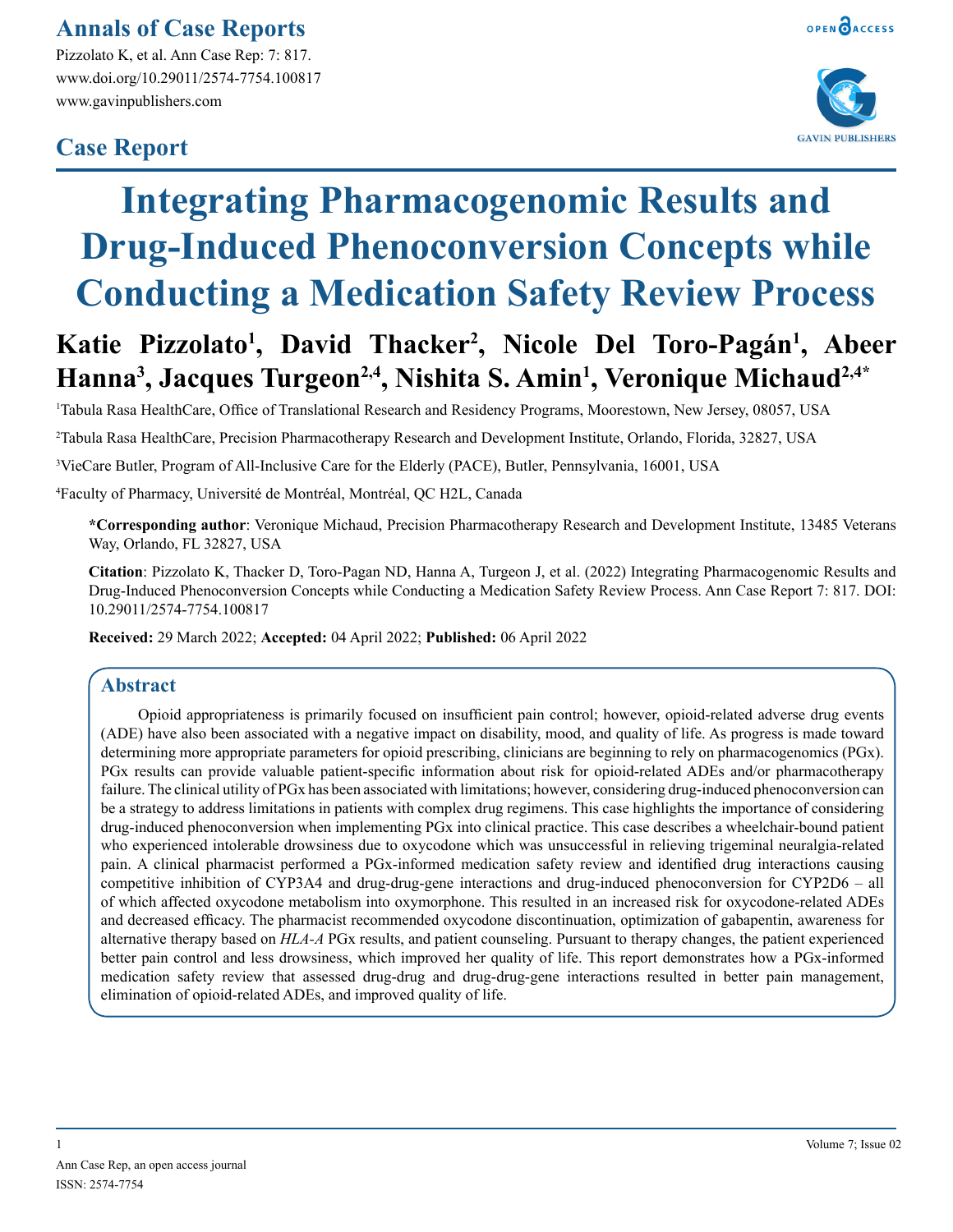**Keywords:** CYP2D6; Drug-drug interactions; Drug-druggene interactions; Opioids; Oxycodone; Pharmacogenomics; Phenoconversion

**Abbreviations:** ADEs: adverse drug events, CYP: cytochrome P450, DDI: drug-drug interaction, DDGI: drugdrug-gene interaction, DGI: drug-gene interaction, HLA: human leukocyte antigen, IM: intermediate metabolizer, NM: normal metabolizer, NRS: numeric rating scale, PD: pharmacodynamics, PK: pharmacokinetics, PGx: pharmacogenomics, PM: poor metabolizer, TGN: trigeminal neuralgia

#### **Patient Case:**

73-year-old female confined to a wheelchair presents with a primary complaint of excessive sedation contributing to a decreased quality of life. Patient reports uncontrolled trigeminal neuralgia pain, primarily in the morning, and headaches, which are partially alleviated with oxycodone/ acetaminophen, but cause daytime sedation.

#### **Introduction**

The number of opioids prescriptions for pain treatment in the United States in 2011 was 219 million [1,2]. Fortunately, opioid prescriptions have steadily declined to 142 million in 2020 [1]. The belief that opioids are one of the best therapeutic approaches for pain management inhibits further decline. Opioids are not appropriate for all patients and complete pain relief is unattainable for many people. Several factors affect patient response to opioids and should be considered when assessing opioid appropriateness [3]. Pharmacokinetic (PK) and pharmacodynamic (PD) factors contribute to the inter-subject variability observed in opioid response, especially for opioid prodrugs that are bioactivated by the cytochrome (CYP) 2D6 isoenzyme to produce more potent analgesic metabolites (e.g., codeine, tramadol, oxycodone) [4,5]. Administration of other medications with CYP2D6-activated opioids can result in PK or PD interactions, potentially increasing the risk for opioid-related adverse drug events (ADEs) and/or pharmacotherapy failure [4,6]. Given the polymorphic nature of CYP2D6 and the opioid mu receptor, it is assumed that significant variation in PK or PD exists among patients taking opioids. Accordingly, PGx studies have shown correlation with interindividual differences regarding opioid effectiveness [7,8].

Several genetic testing companies have developed PGx panels to help clinicians address inter-subject variability in opioid response; however, the clinical utility of PGx testing has been somewhat controversial in a "real-world setting". Complexities and limitations arise when interpreting PGx results for patients taking multiple medications that can alter the genotypepredicted phenotype this phenomenon is known as drug-induced phenoconversion [5,9]. Access to clinical decision support systems (CDSS) that integrate a patient's medication regimen and PGx results can help pharmacists identify and mitigate medicationrelated problems (e.g., drug-induced phenoconversion) by incorporating these factors into a medication safety review [10- 12].

## **Case Report**

73-year-old female patient with multiple comorbidities (Table 1) and a partial left leg amputation presented to her provider for a routine visit. She had a history of chronic neuropathic pain treated with gabapentin and oxycodone/acetaminophen. The patient's primary complaint was excessive daytime sedation, which was heavily affecting her quality of life. She recently reported experiencing shock-like pains on the right side of the face often triggered by eating breakfast or brushing her teeth in the morning. The provider identified that the patient's symptoms were due to trigeminal neuralgia (TGN). Pain appeared uncontrolled to a satisfactory level despite already taking pain medication, including oxycodone/acetaminophen 1-2 times daily. The patient reported her pain to be a 5 out of 10 on average using a numeric rating scale (NRS). A PGx test was proposed to help optimize patient's therapy.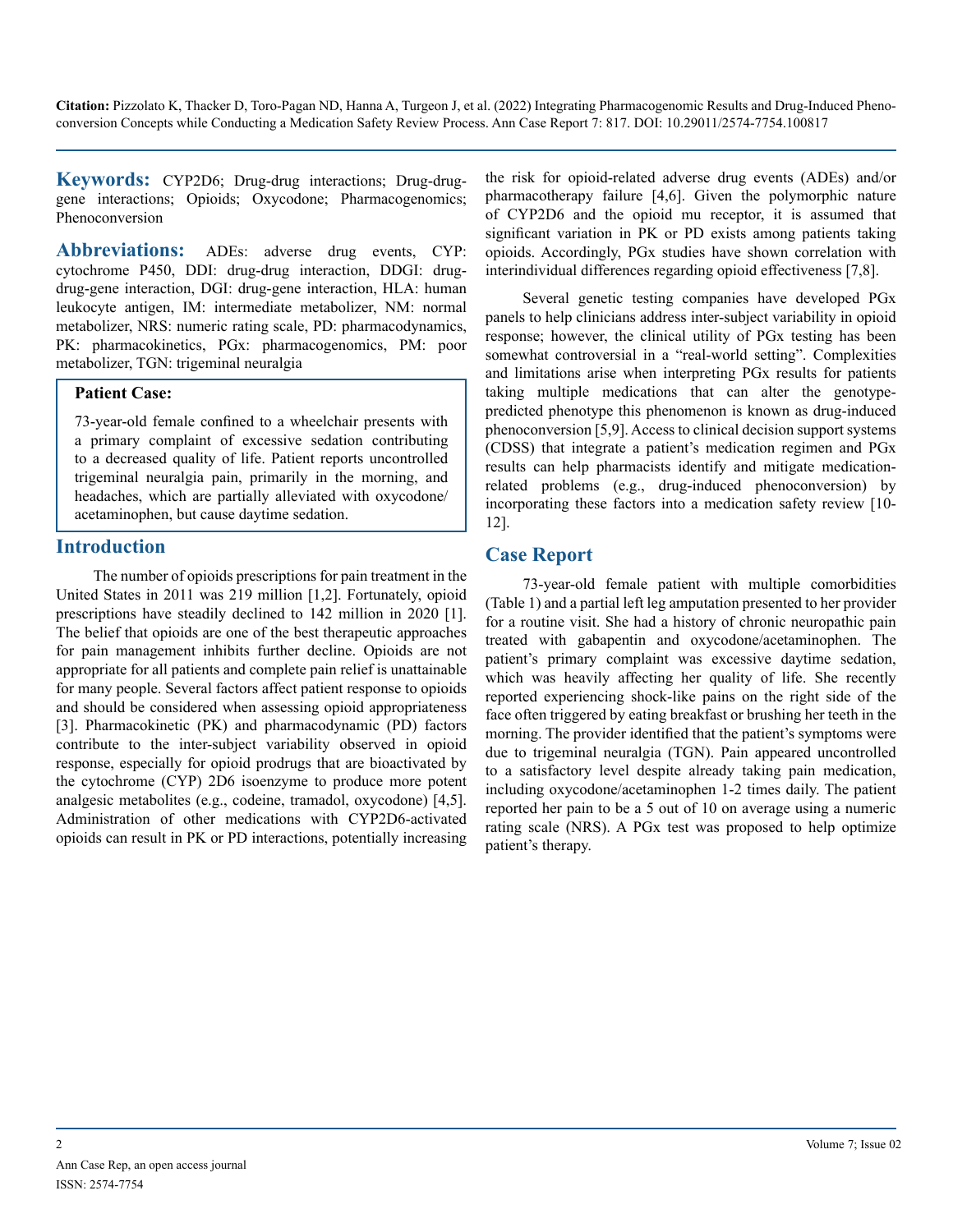| Condition                          | <b>Medication</b>        | <b>Dose</b>     | Frequency                                 | Route of<br>administration |
|------------------------------------|--------------------------|-----------------|-------------------------------------------|----------------------------|
| Constipation                       | Docusate                 | 100mg           | Twice daily                               | Orally                     |
| Gastrointestinal reflux disease    | Pantoprazole             | 40mg            | Daily                                     | Orally                     |
| Hyperlipidemia                     | Atorvastatin             | 20mg            | Nightly                                   | Orally                     |
| Hypertension                       | Amlodipine               | 2.5mg           | Nightly                                   | Orally                     |
| Insomnia                           | Melatonin                | 3 <sub>mg</sub> | Nightly                                   | Orally                     |
| Iron deficiency                    | Ferrous sulfate          | 325mg           | Twice daily                               | Orally                     |
| Major depressive disorder          | Duloxetine               | 60mg            | Daily                                     | Orally                     |
| Neuropathic pain                   | Acetaminophen            | 325mg           | Three times daily as needed<br>for pain   | Orally                     |
|                                    | Gabapentin               | 100mg           | Three times a day                         | Orally                     |
|                                    | Oxycodone/ acetaminophen | $5/325$ mg      | One-two times a day as<br>needed for pain | Orally                     |
| Peripheral artery disease          | Aspirin                  | 81mg            | Daily                                     | Orally                     |
|                                    | Clopidogrel              | 75mg            | Daily                                     | Orally                     |
| Recurrent urinary tract infections | Ceftriaxone              | 1g              | Daily                                     | Intramuscularly            |
|                                    | Saccharomyces boulardii  | 250mg           | Daily                                     | Orally                     |
| Type 2 diabetes mellitus           | Insulin glargine         | 40units         | Nightly                                   | Subcutaneously             |
|                                    | Insulin lispro           | Sliding scale   | Three times daily before meals            | Subcutaneously             |
| Vitamin deficencies                | Ascorbic acid            | 500mg           | Daily                                     | Orally                     |
|                                    | Cholecalciferol          | 1000units       | Daily                                     | Orally                     |

**Table 1:** Current patient's medication list at the time of PGx testing.

Abbreviations: PGx: Pharmacogenomics

Results of the PGx test (Table 2) were assessed against the patient's medication regimen (Table 1), aided with an advanced CDSS [(MedWise® (Figure 1)]. The PGx results identified the patient as a CYP2D6 normal metabolizer (NM) suggesting that a normal response to oxycodone was expected based her genotype results (*CYP2D6\*1\*2A*). However, the pharmacist noted that there was a drug-drug-gene interaction (DDGI) with duloxetine, resulting in phenoconversion to a CYP2D6 intermediate metabolizer (IM) for oxycodone [5,13]. This DDGI could result in reduced formation of the more potent metabolite, oxymorphone, and could increase the risk of pharmacotherapy failure and may contribute to the patient's inadequate pain management [5]. In addition, several drug-drug interactions (DDIs), particularly with oxycodone, were identified (Figure 1), including competitive inhibition at CYP3A4 due to the coadministration of amlodipine and atorvastatin [14,15]. When these two drugs are coadministered with the weaker affinity substrate oxycodone, concentrations of oxycodone would increase, thus increasing the risk for oxycodone-related ADEs (e.g., drowsiness, headaches) [16]. CYP2D6 DDGI, taken together, were deemed associated with suboptimal pain management while CYP3A4/5 DDI could explain daytime sedation.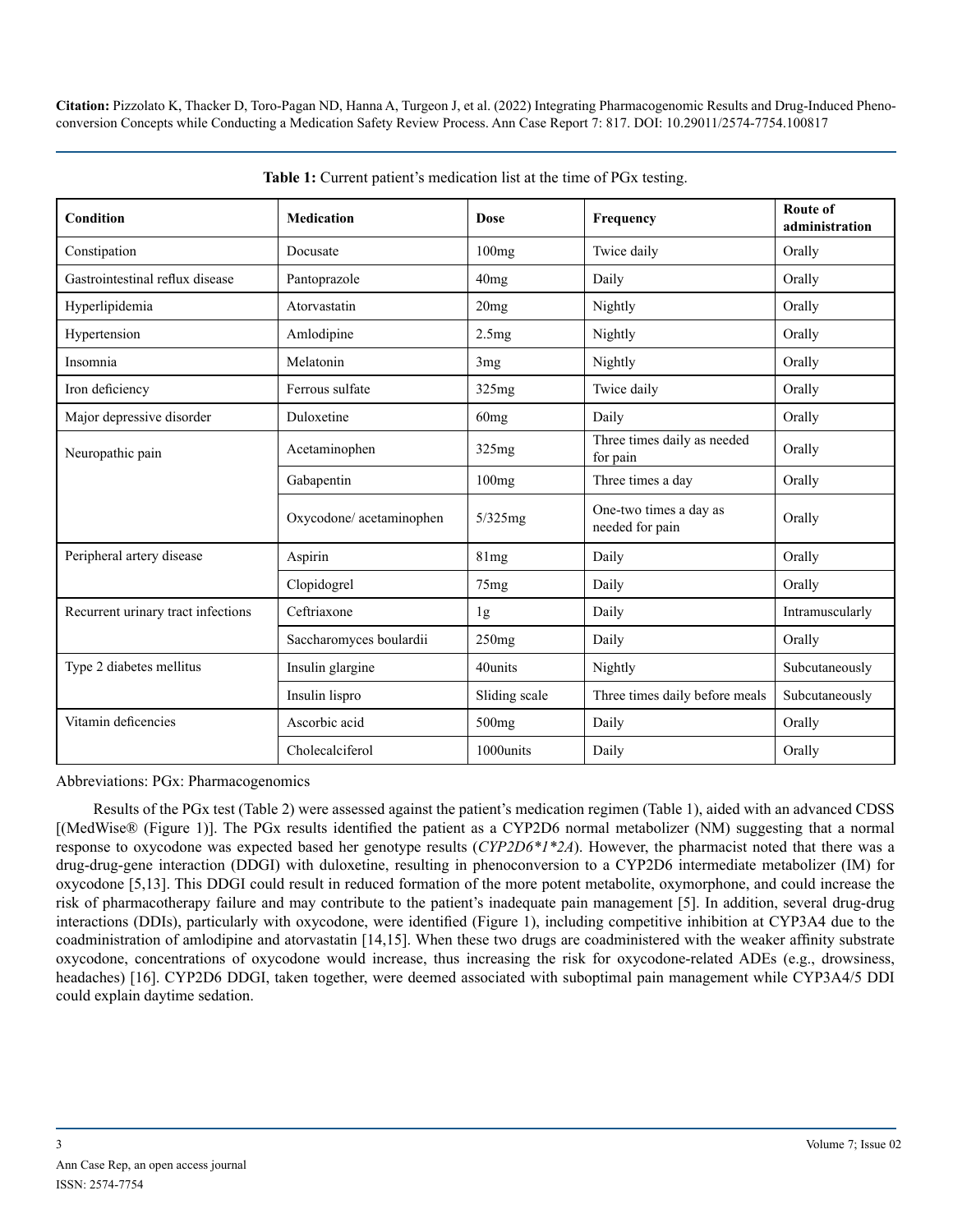| Gene                 | <b>Result</b> | <b>Phenotype</b>                         |
|----------------------|---------------|------------------------------------------|
| CYPIA2               | $*IA *IF$     | Normal Metabolizer (Hyper-inducibility)† |
| CYP2B6               | $*1 *1$       | Normal Metabolizer                       |
| CYP2C9               | $*1 *1$       | Normal Metabolizer                       |
| CYP2C19              | $ I $ */      | Normal Metabolizer                       |
| CYP2D6               | $*1 *2A$      | Normal Metabolizer                       |
| $\frac{1}{4}$ CYP3A4 | $*1 *1$       | Undetermined                             |
| CYP3A5               | $*3 *3$       | Non-Expresser                            |
| SLCO1B1 (rs4149056)  | $*IA *IB$     | Normal Function                          |
| $HLA-A$              | $*31:01$      | Positive                                 |
| $HLA-B$              | $*15:02$      | Negative                                 |

|  | <b>Table 2: Patient's PGx Results.</b> |  |  |
|--|----------------------------------------|--|--|
|--|----------------------------------------|--|--|

Abbreviations: CYP: Cytochrome P450, PGx: Pharmacogenomics, HLA: human leukocyte antigen; †Common variants in *CYP1A2* gene reflect its inducibility. *CYP1A2* genetic variations, without the presence of induction (e.g., smoking, concomitant CYP1A2 inducers), have not been demonstrated to clinically alter the activity of CYP1A2 [19]. ‡*CYP3A4* gene shows some genetic variations and most variants have not been demonstrated to clinically alter the activity of CYP3A4. Many of the variants are extremely rare, making it difficult to derive a phenotype based on genetic results [20].

As the patient's pain symptoms were related to TGN, alternative medications were evaluated considering the patient's PGx results, renal function, and potential for drug-gene interactions (DGIs) and DDGIs (Table 3) [17,18,21]. As the patient was prescribed gabapentin 100mg three times a day for neuropathy, the clinical pharmacist recommended optimizing the morning dose to 200mg [17,18,22]. In addition, it was suggested to discontinue oxycodone/acetaminophen. Recommendations and awareness are described in Table 3.

Approximately 2 weeks after implementing these drug regimen modifications, the patient reported feeling significantly less sedated with better pain control (NRS  $=$  0). The patient's quality of life was improved so significantly that she began considering pursuing prosthetic implantation in hopes of walking again.

## **Discussion**

The simultaneous management of pain and multiple comorbidities can present clinicians with challenges. As presented in this case, pain can lead to reduced physical activity, decreased energy level, and depression; and depression can lead to more pain. Furthermore, side effects associated with medicine used to control these conditions may lead to daytime sedation, worsening lethargy, energy, and physical activity. This describes the oftenobserved prescription cascade: a medication prescribed to treat one condition worsens another condition or causes a new one, leading to the introduction of another drug [23]. This patient case is an example of how incorporating PGx information with druginduced phenoconversion can successfully improve PGx result interpretation in the presence of polypharmacy. This case report illustrates that integrating PGx can help determine appropriate pain management therapy, mitigate opioid use, identify oxycodonerelated side effects, and improve patient quality of life.

In this case study, the patient's pain was inadequately controlled despite being prescribed pain analgesic oxycodone/ acetaminophen. Oxycodone is primarily metabolized by the CYP3A4 enzyme into an inactive metabolite, noroxycodone, while  $\sim$ 10% is metabolized by the CYP2D6 enzyme into a more potent metabolite, oxymorphone [24-26]. To exert their effects, both oxycodone and oxymorphone bind and activate muopioid receptors, located in several organs including the brain. Oxymorphone has up to 60 times stronger affinity than oxycodone [27]. Higher concentrations of oxycodone, a weak CYP3A4 affinity substrate, were predicted for this patient due to DDIs and competitive inhibition from the concomitant administration of the CYP3A4 moderate-affinity substrates, atorvastatin and amlodipine (Figure 1) [5,14,15]. The patient's excessive sedation and headaches were likely worsened by increased oxycodone levels, negatively affecting her quality of life [16,28,29].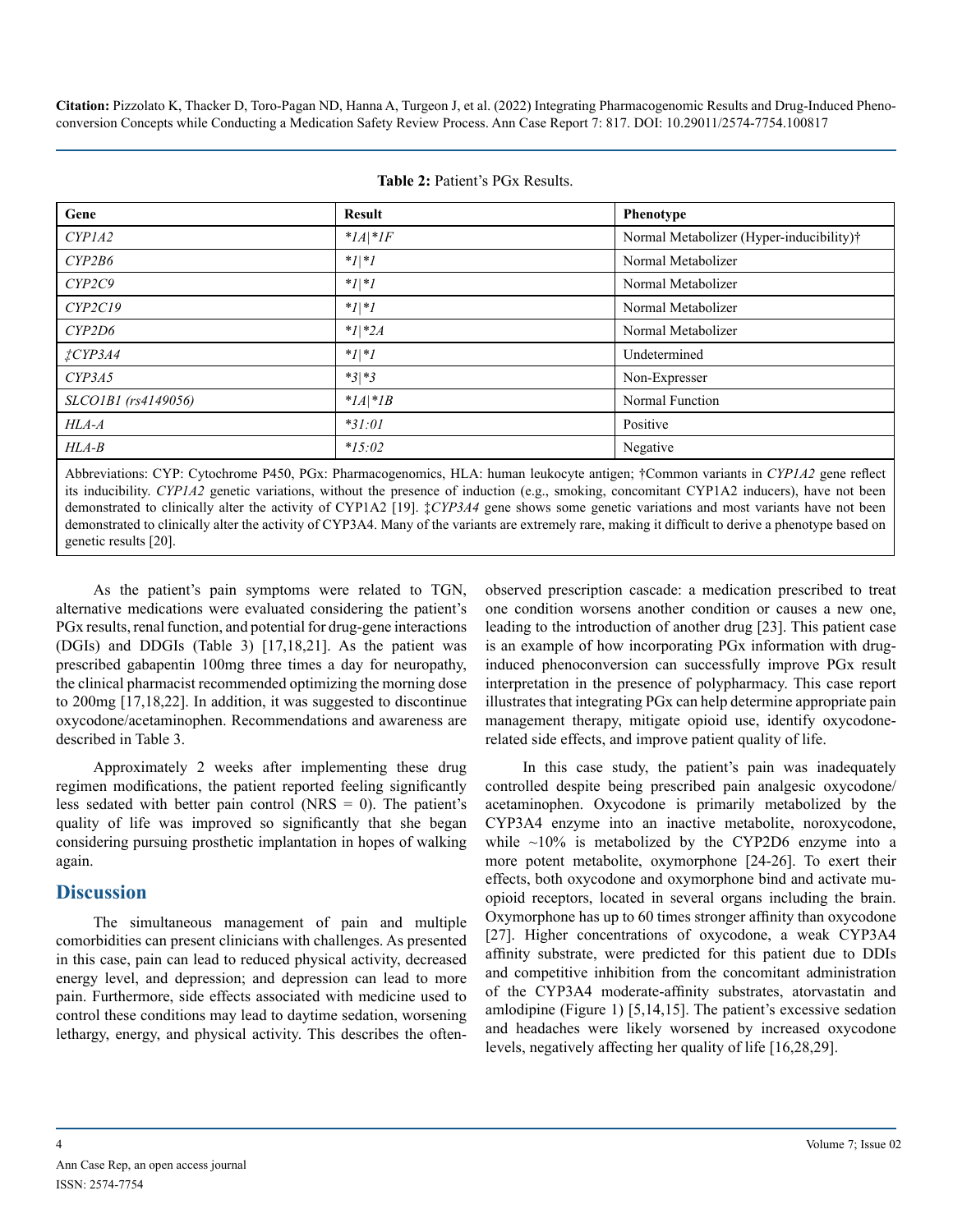| <b>Figure 1:</b> Summary of CYP450 affinity and metabolic pathways of patient's drug regimen. |  |  |
|-----------------------------------------------------------------------------------------------|--|--|
|-----------------------------------------------------------------------------------------------|--|--|

| Substance                | <b>CYP1A2</b> | <b>CYP2B6</b> | <b>CYP2C19</b> | CYP2D6 | CYP3A4 |
|--------------------------|---------------|---------------|----------------|--------|--------|
| Acetaminophen            |               |               |                |        |        |
| Amlodipine               |               |               |                |        |        |
| Atorvastatin             |               |               |                |        |        |
| Clopidogrel <sup>‡</sup> |               |               |                |        |        |
| Duloxetine               |               |               |                |        |        |
| Melatonin                |               |               |                |        |        |
| Oxycodone                |               |               |                |        |        |
| Pantoprazole             |               |               |                |        |        |

Abbreviations: CYP: Cytochrome P450, PGx: Pharmacogenomics

†Only CYP-metabolized oral medications are displayed

‡Prodrug

MedWise® demonstrates substances with their differing metabolic pathways and their differing binding affinities (e.g., light yellow = weak affinity, dark yellow = moderate affinity).

Legend:

| <b>Weak Substrate</b> | <b>Moderate Substrate</b> |
|-----------------------|---------------------------|
|-----------------------|---------------------------|

The utilization of PGx testing and *CYP2D6* results to inform personalized treatment plans has proven to help overcome the inappropriate prescribing of opioids [7]. Although the Clinical Pharmacogenetics Implementation Consortium do not provide CYP2D6-specific therapeutic recommendations for oxycodone, substantial evidence supports the relationship between oxymorphone concentrations and analgesic effects [16,28,30]. A recent review highlighted the reasons for some conflicting results between *CYP2D6* polymorphisms and oxycodone response [5]. Among those, the authors highlighted that 1) CYP2D6 is expressed in the liver and in the brain; 2) local formation of oxymorphone in the brain is possibly independent of liver activity; 3) geneticallydetermined poor metabolizers (PM) of CYP2D6 cannot form oxymorphone in the liver and brain; 4) CYP2D6 PMs do not exhibit pain control when administered oxycodone; 5) CYP2D6 inhibition (leading to phenoconversion) could be observed in the liver only or in the liver and in the brain, depending on the capability of the perpetrator drug to cross the blood-brain barrier; 6) thus, under certain conditions, oxymorphone formation could be prevented in the liver leading to low circulating plasma levels while its formation could still occur in the brain [5].

In order for complete phenoconversion to occur (decreased oxycodone efficacy), perpetrating medications must also be able to cross the blood brain barrier [5,29]. Such condition is observed in the current case, as duloxetine, a CYP2D6 moderate-affinity substrate, must accumulate in the brain to exert its effects; therefore, when administered with the CYP2D6 weak-affinity substrate oxycodone, duloxetine can induce a phenoconversion in the brain of CYP2D6 NM to IM [5,13]. This DDGI results in a decreased transformation of the parent drug, oxycodone, into the more potent metabolite, oxymorphone, both in the liver (systemically) and in the brain (locally) [5,27,29].

To address the patient's pain and the expected increased risk for oxycodone-related ADEs and pharmacotherapy failure, alternatives were considered and analyzed for the TGN symptoms. TGN is a rare, chronic pain condition due to nerve dysfunction of the trigeminal nerve [17]. Pharmacological treatment options for improving pain symptoms include several anticonvulsants, with carbamazepine or oxcarbazepine being first-line treatment [17,18,21]. Based on the patient's PGx results (positive for the *HLA-A \*31:01* allele), the first-line options carbamazepine and oxcarbazepine were excluded due to the increased risk for severe life-threatening cutaneous reactions (e.g., Stevens Johnson syndrome) [31,32]. In addition, these medications possess sedative properties, and drug monitoring would have been necessary since DDIs and DDGIs were expected (Figure 2, Table 3) [33-35].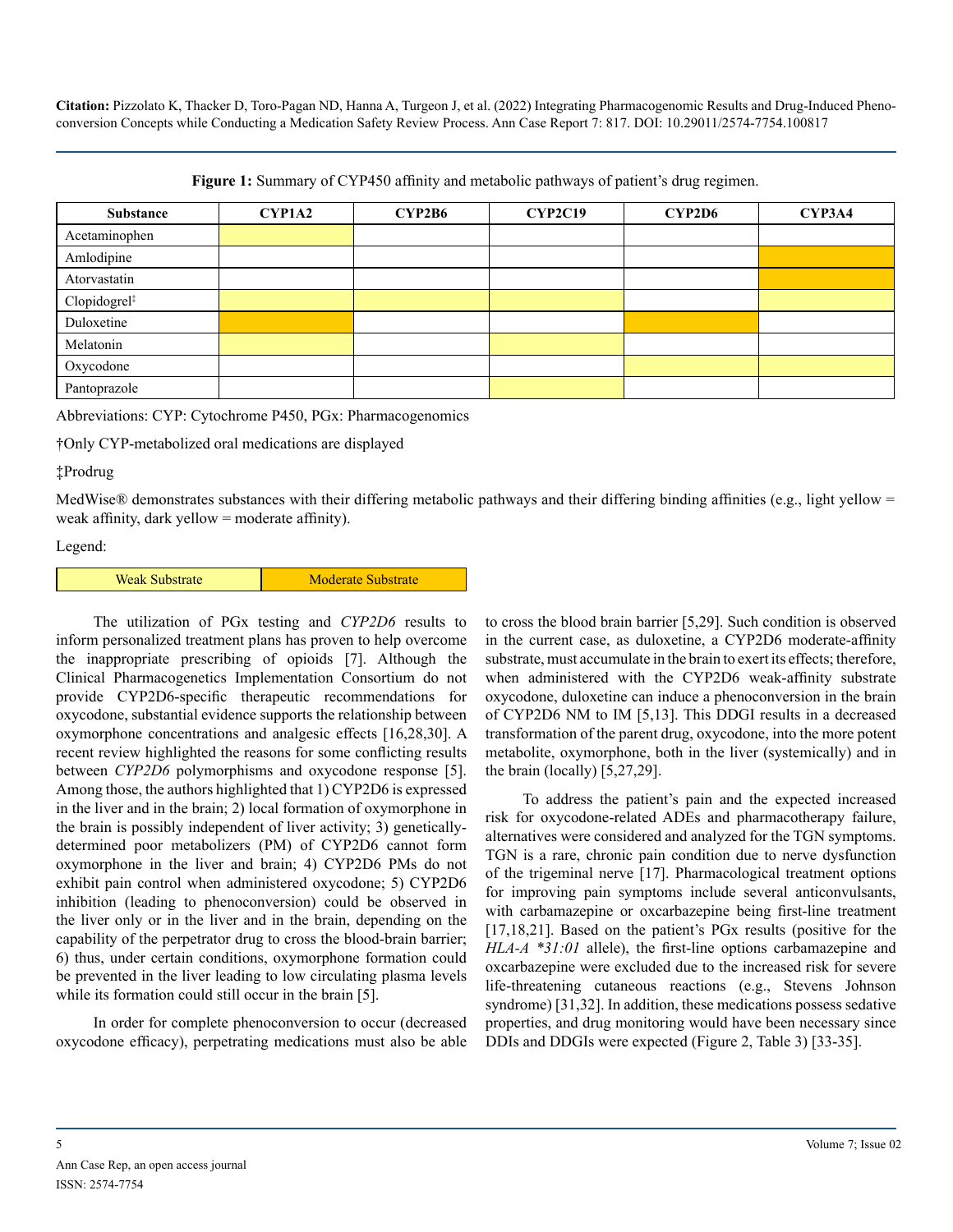**Figure 2:** Summary of CYP450 affinity and metabolic pathways of the alternative medications considered for TGN therapy and the patient's current medications that would be subsequently affected by DDIs†.

| <b>Substance</b>         | <b>CYP2B6</b> | CYP2C9 | <b>CYP2C19</b> | CYP3A4 |
|--------------------------|---------------|--------|----------------|--------|
| Amlodipine               |               |        |                |        |
| Atorvastatin             |               |        |                |        |
| Clopidogrel <sup>#</sup> |               |        |                |        |
| Carbamazepine            |               |        |                |        |
| Oxcarbazepine            |               |        |                |        |
| Phenytoin                |               |        |                |        |
| Topiramate               |               |        |                |        |

Abbreviations: CYP: Cytochrome P450, DDI: Drug-drug Interactions, TGN: Trigeminal Neuralgia

†Only CYP-metabolized oral medications are displayed

#### ‡Prodrug

MedWise® demonstrates substances with their differing metabolic pathways and their differing binding affinities (e.g., light yellow = weak affinity, dark yellow = moderate affinity).

Legend:

| <b>TT:</b><br>'eak<br>the first continuous and the<br>raic | 74 I G | Inducer | .<br>------ | $-$<br>and.<br><b>Service</b><br><b>CONTRACTOR</b> |
|------------------------------------------------------------|--------|---------|-------------|----------------------------------------------------|
|                                                            |        |         |             |                                                    |

Other second-line TGN treatments were evaluated for appropriateness, including phenytoin and topiramate [17,18]. Given the patient's *CYP2C9* and *HLA-B\*15:02* results, no DGIs affecting phenytoin and topiramate were identified (Table 2) [36]. However, if either one of these medications were included in the medication regimen, they would cause several DDIs due to induction of CYP2B6 and CYP2C9 by phenytoin, and of CYP3A4 by phenytoin and topiramate (Figure 2, Table 3) [37,38]. Of the remaining medications evaluated, gabapentin does not utilize CYP enzymes for metabolism, thus would not contribute to CYP DDIs [22]. It was decided to optimize gabapentin instead of introducing another medication, as the current dose was sub-optimal for TGN and was below the 900mg daily maximum dose appropriate for the patient's creatinine clearance of 45.9ml/min. [18,22].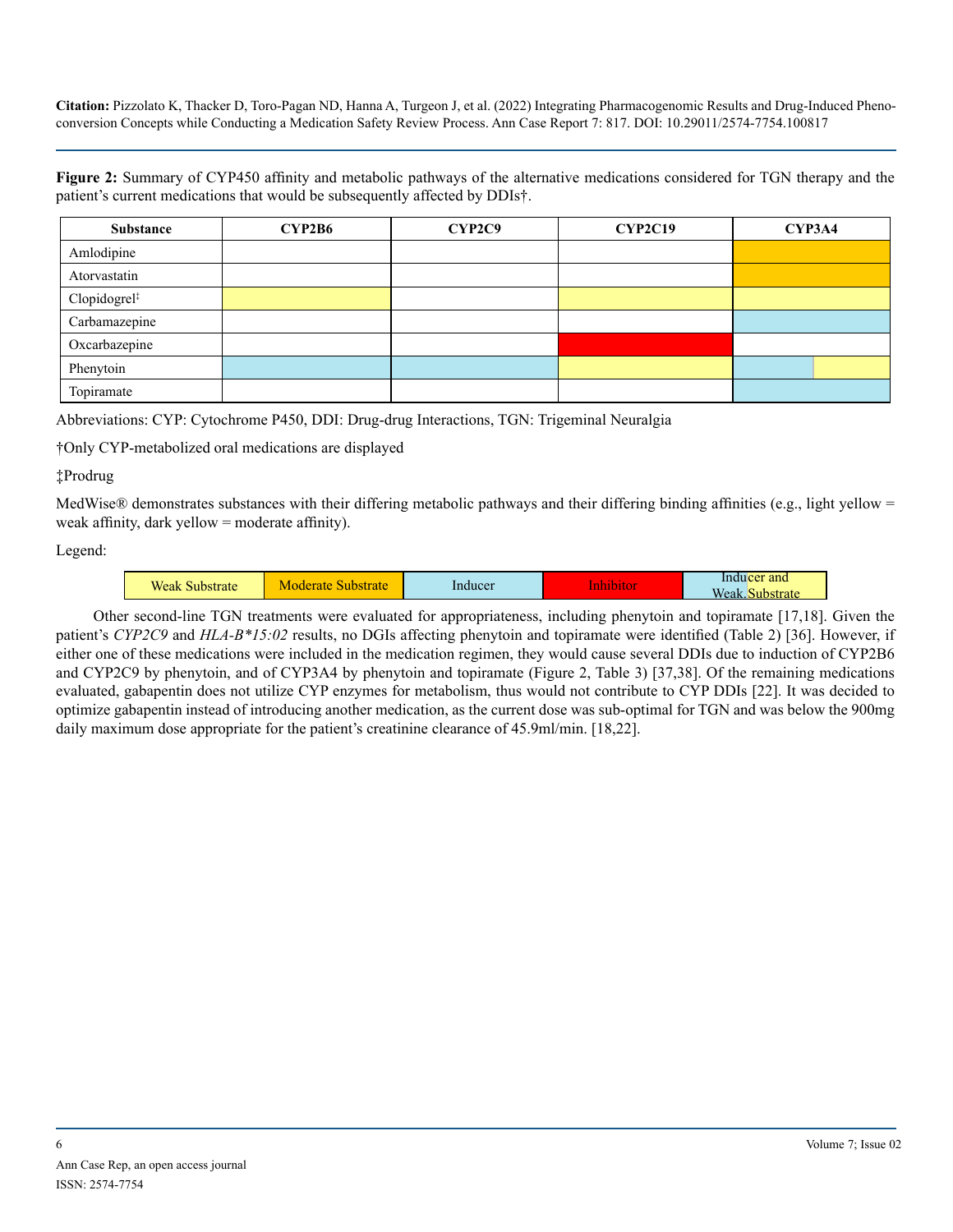**Table 3:** Clinical pharmacist's patient-specific summary of potential therapies for TGN and comprehensive recommendations conveyed to the provider.

| Medication<br>Reviewed                   | Rationale                                                                                                                                                                                                                                                                                                                                                                                                                                                                      | <b>Clinical Pharmacist Recommendations</b>                                                                                                                                                                                                                                                                                                                                                                                                                                                                                                                                                                                                                                                                                                                                                                                                                                                                                                                                                                                                                                                                                                                                                                                                                                                                                                                                                                                                                                                                                                                                                                                                                                                                                                                                                                                                                                                                                                                                                                                                                                                                                                                                                                                                                                                                                                |
|------------------------------------------|--------------------------------------------------------------------------------------------------------------------------------------------------------------------------------------------------------------------------------------------------------------------------------------------------------------------------------------------------------------------------------------------------------------------------------------------------------------------------------|-------------------------------------------------------------------------------------------------------------------------------------------------------------------------------------------------------------------------------------------------------------------------------------------------------------------------------------------------------------------------------------------------------------------------------------------------------------------------------------------------------------------------------------------------------------------------------------------------------------------------------------------------------------------------------------------------------------------------------------------------------------------------------------------------------------------------------------------------------------------------------------------------------------------------------------------------------------------------------------------------------------------------------------------------------------------------------------------------------------------------------------------------------------------------------------------------------------------------------------------------------------------------------------------------------------------------------------------------------------------------------------------------------------------------------------------------------------------------------------------------------------------------------------------------------------------------------------------------------------------------------------------------------------------------------------------------------------------------------------------------------------------------------------------------------------------------------------------------------------------------------------------------------------------------------------------------------------------------------------------------------------------------------------------------------------------------------------------------------------------------------------------------------------------------------------------------------------------------------------------------------------------------------------------------------------------------------------------|
| Oxycodone/<br>acetaminophen<br>5mg/325mg | $\bullet$<br>Competitive inhibition at<br>CYP3A4 (amlodipine and<br>atorvastatin); increasing risk of<br>toxicity.<br>PGx results CYP2D6 NM but<br>$\bullet$<br>phenoconversion to CYP2D6<br>IM for oxycodone due to<br>duloxetine; increasing risk of<br>pharmacotherapy failure.<br>Oxycodone is working, but<br>$\bullet$<br>patient is experiencing over<br>sedation.<br>Additionally, oxycodone is<br>$\bullet$<br>not appropriate for trigeminal<br>neuralgia treatment. | Consider discontinuing oxycodone. See below assessments for potential<br>alternatives for TGN:<br>Carbamazepine (1 <sup>st</sup> line)<br>$\bullet$<br>DGI: Patient is positive for $HLA - A * 31:01$ , translating to a higher<br>risk for severe hypersentivity reactions. Suggested to avoid<br>carbamazepine.<br>DDIs: Carbamazepine induces CYP3A4 metabolism, which will<br>$\bullet$<br>result in decreased concentrations of amlodipine and atorvastatin and<br>increased activation of clopidogrel.<br>Oxcarbazepine (1 <sup>st</sup> line)<br>DGI: This patient is positive for $HLA - A * 31:01$ thus has a higher risk<br>$\bullet$<br>for hypersentivitiy reactions with oxcarbazepine when compared to<br>carbamazepine (weaker evidence).<br>DDI: Oxcarbazepine inhibits CYP2C19 metabolism, which will<br>$\bullet$<br>result in phenoconversion to a CYP2C19 PM for pantoprazole<br>and clopidogrel. An alternative antiplatelet therapy will need to be<br>considered if used.<br>Phenytoin $(2nd$ line)<br>DGI: Patient is negative for $HLA-B*15:02$ and is expected to have<br>$\bullet$<br>a typical risk for hypersensitivity reactions with phenytoin. Limited<br>evidence available to suggest phenytoin cannot be used with those<br>HLA-A*31:01 positive.<br>DDI: Phenytoin induces CYP2B6, CYP2C9, and CYP3A4<br>$\bullet$<br>metabolism, which will result in decreased concentrations of<br>amlodipine and atorvastatin (monitoring closely for effectiveness will<br>be recommended) and increased activation of clopidogrel.<br>Topiramate (2 <sup>nd</sup> line)<br>No DGIs<br>$\bullet$<br>DDI: Induces CYP3A4 metabolism, which will result in decreased<br>$\bullet$<br>concentrations of amlodipine and atorvastatin (monitoring closely<br>for effectiveness will be recommended) and increased activation of<br>clopidogrel.<br>Baclofen and lamotrigine (2 <sup>nd</sup> line)<br>DGI: Limited evidence available to suggest lamotrigine cannot be used<br>with those HLA-A*31:01 positive.<br>No DGIs with baclofen.<br>No DDIs via CYP enzymes for either medication.<br>Gabapentin (2 <sup>nd</sup> line)<br>No DGIs<br>No DDIs via CYP enzymes<br>Currently prescribed for neuropathy at 100mg three times a day with<br>room to optimize given patient's creatinine clearance of 45.9ml/min. |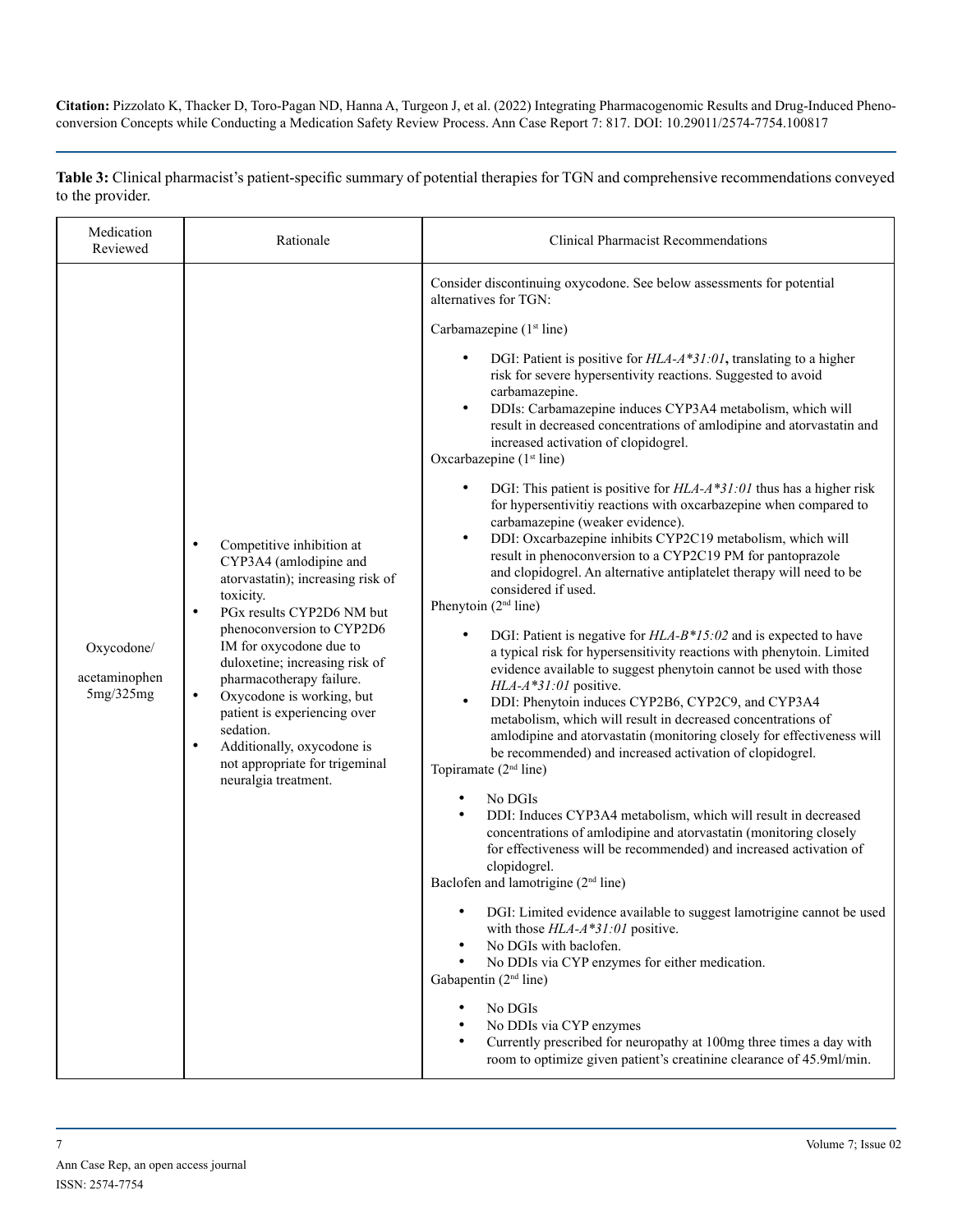| Clopidogrel 75mg  | PGx results CYP2C19 NM;<br>$\bullet$<br>typical response expected.<br>Competitive inhibition at<br>$\bullet$<br>CYP3A4 (amlodipine and<br>atorvastatin); increasing risk of<br>pharmacotherapy failure.<br>Dual antiplatelet therapy has<br>$\bullet$<br>exceeded 1 year of treatment. | Consider re-evaluating benefits/risks of dual antiplatelet therapy, given a higher<br>risk of bleeding with long term use of dual antiplatelet therapy. If deemed<br>clinically appropriate, consider stopping the clopidogrel and continuing aspirin<br>$81mg$ .<br>Alternatively, if taking clopidogrel in the morning, consider changing the<br>time of administration of amlodipine and atorvastatin to the evening to avoid<br>competitive inhibition and favor formation of clopidogrel active metabolite. |
|-------------------|----------------------------------------------------------------------------------------------------------------------------------------------------------------------------------------------------------------------------------------------------------------------------------------|------------------------------------------------------------------------------------------------------------------------------------------------------------------------------------------------------------------------------------------------------------------------------------------------------------------------------------------------------------------------------------------------------------------------------------------------------------------------------------------------------------------|
| Pantoprazole 40mg | PGx results CYP2C19 NM;<br>$\bullet$<br>typical response expected.<br>High risk for ADEs in the elderly<br>$\bullet$<br>population.                                                                                                                                                    | If efficacy achieved and dual antiplatelet therapy is no longer needed, consider a<br>gradual discontinuation of pantoprazole, monitoring for continued efficacy.<br>If dual antiplatelet therapy to be continued and/or heart burn symptoms still<br>present, continue to monitor for ADEs associated with long-term use of<br>pantoprazole.                                                                                                                                                                    |
| Melatonin 3mg     | Competitive inhibition at<br>$\bullet$<br>CYP1A2 with duloxetine,<br>increasing risk of over-sedation.<br>Due to desensitization of<br>$\bullet$<br>receptors, higher doses do not<br>translate to increased benefit.                                                                  | Consider discontinuing melatonin.                                                                                                                                                                                                                                                                                                                                                                                                                                                                                |

A deprescribing strategy was considered to mitigate oversleepiness due to CYP1A2 DDI, as duloxetine can cause sleepiness and act as a competitive inhibitor of melatonin metabolism, a weak CYP1A2 affinity substrate (Figure 1, Table 3) [39]. Ultimately, the provider increased the morning dose of gabapentin to 200mg (400mg daily) and discontinued melatonin and oxycodone/ acetaminophen; close monitoring was continued for pantoprazole and clopidogrel.

After adjusting the patient's medication regimen, her pain was controlled ( $NRS = 0$ ) and her quality of life significantly improved, which initiated her pursuit to walk again. Lemke et al. reported that incorporating and discussing PGx findings offers reassurance and psychological benefit to the patients [40]. Given that some patients are cautious and sometimes hesitant to discontinue or change their medication, particularly opioids, presenting them with PGx-driven personalized assessments can help earn the patients' trust.

## **Conclusions**

Employing a personalized, multimodal approach to pain management demonstrates promise in implementing changes regarding the overuse and misuse of opioids. This case demonstrates that in the context of polypharmacy, integration of pharmacogenomic information into a decision-making process is successful when concomitant medications are considered. This resulted in improvement in medication safety, in the patientprovider relationship, and in the patient's overall quality of life as she strives to walk again.

## **Acknowledgements**

The authors want to thank Katie Meyer, PharmD, BCPS, BCGP for her assistance with this case. The authors would also like to thank Pamela Dow and Dana Filippoli, for their comprehensive review and comments on this manuscript.

#### **References**

- 1. [Centers for Disease Control and Prevention. U.S. Opioid Dispensing](https://www.cdc.gov/drugoverdose/rxrate-maps/index.html)  [Rate Maps.](https://www.cdc.gov/drugoverdose/rxrate-maps/index.html)
- 2. [Centers for Disease Control and Prevention. Rx Awareness.](https://www.cdc.gov/rxawareness/information/index.html)
- 3. [Chronic Pain. Cleveland Clinic.](https://my.clevelandclinic.org/health/diseases/4798-chronic-pain)
- 4. Smith HS. (2008) Variations in Opioid Responsiveness. Pain physician. 11: 237-248.
- 5. [Deodhar M, Turgeon J, Michaud V. \(2021\) Contribution of CYP2D6](https://pubmed.ncbi.nlm.nih.gov/34575542/)  [Functional Activity to Oxycodone Efficacy in Pain Management:](https://pubmed.ncbi.nlm.nih.gov/34575542/)  [Genetic Polymorphisms, Phenoconversion, and Tissue-Selective](https://pubmed.ncbi.nlm.nih.gov/34575542/)  [Metabolism. Pharmaceutics. 13.](https://pubmed.ncbi.nlm.nih.gov/34575542/)
- 6. [Deodhar M, Al Rihani SB, Arwood MJ. \(2020\) Mechanisms of CYP450](https://pubmed.ncbi.nlm.nih.gov/32899642/)  [Inhibition: Understanding Drug-Drug Interactions Due to Mechanism-](https://pubmed.ncbi.nlm.nih.gov/32899642/)[Based Inhibition in Clinical Practice. Pharmaceutics. 12.](https://pubmed.ncbi.nlm.nih.gov/32899642/)
- 7. [Eapen-John D, Mohiuddin AG, Kennedy JL. \(2021\) A Potential Paradigm](https://pubmed.ncbi.nlm.nih.gov/34854362/)  [Shift in Opioid Crisis Management: The Role of Pharmacogenomics.](https://pubmed.ncbi.nlm.nih.gov/34854362/)  [World J Biol Psychiatry. 2021: 1-19.](https://pubmed.ncbi.nlm.nih.gov/34854362/)
- 8. [Singh A, Zai C, Mohiuddin AG, Kennedy JL. \(2020\) The](https://pubmed.ncbi.nlm.nih.gov/32715846/) [pharmacogenetics of opioid treatment for pain management. J](https://pubmed.ncbi.nlm.nih.gov/32715846/)  [Psychopharmacol. 34: 1200-1209.](https://pubmed.ncbi.nlm.nih.gov/32715846/)